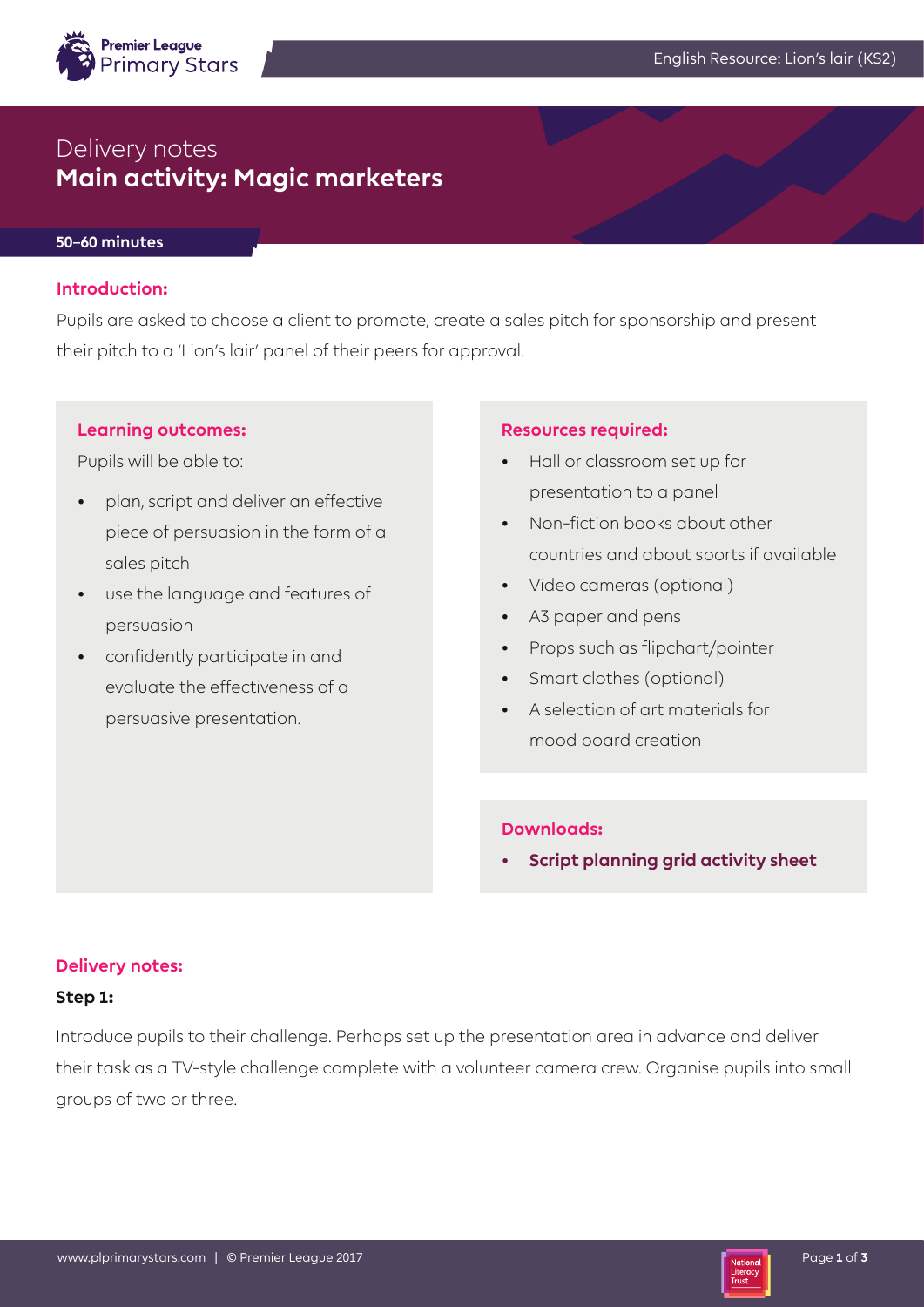

## Delivery notes **Main activity: Magic marketers**

# **Step 2:**

Pupils are asked to invent and choose a client to promote (this could be a football or other sports team/music group/entertainment act etc.) Use A3 paper as a focus to encourage pupils to brainstorm a description of their clients and build a picture of their talents, skills and positive attributes.

# **Step 3:**

Using the **Script planning grid activity sheet** as a guide, encourage the groups to script a sales pitch using persuasive language and techniques from the starter activities to present to a panel of peers (Lion's lair) to try to obtain sponsorship. Discuss with pupils what is meant by sponsorship and why their clients might need to be sponsored.

# **Step 4:**

Pupils should use the script to practise and then present their pitch to a panel of their peers. For each group, a different panel of peers can be chosen from the class, each with a different persona (the scary lion/the friendly lion/the encouraging lion etc ). Pupils could choose and discuss what these characteristics might be.

# **Step 5:**

After each presentation, have a whole-class discussion. Encourage feedback. Pupils can consider the effectiveness of each presentation in the form of 3 x WWW (what worked wells…) and 1 x EBI (even better if…) as a framework for oral evaluation.

And of course, finally, decide whether the pitch was successful! Can they have that all important sponsorship?

# **Additional guidance:**

# **Global community of sport display**

You may want to use this pack as a focus for whole class/school display about the global community of sport bringing together all the work completed and illustrating it with maps and images of the countries researched.